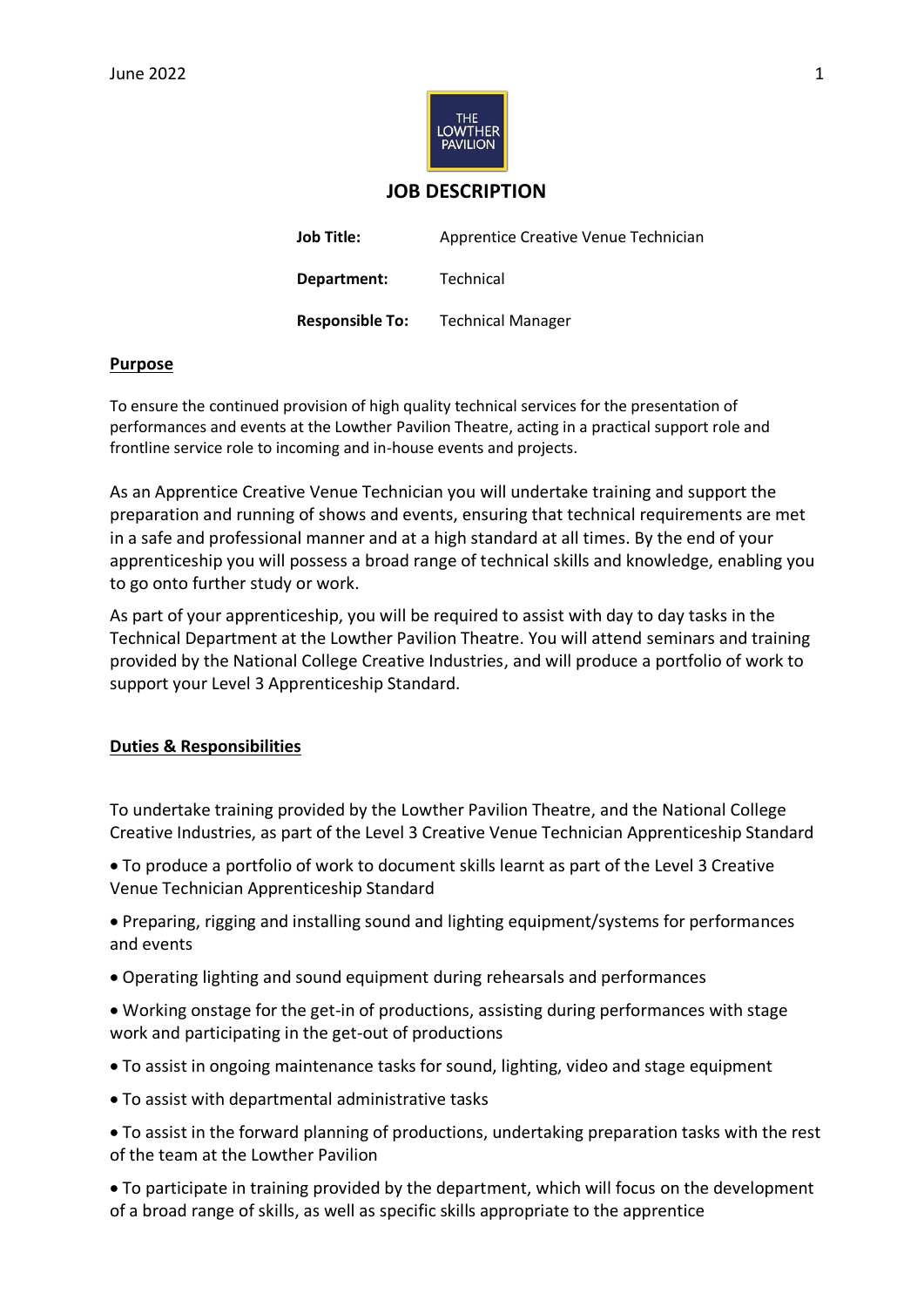# June 2022 2

• To undergo health and safety training, understanding the potential risks in the theatre environment and the need to work safely at all times

### **Other responsibilities**

• Attend staff meetings, training sessions and other events, which may take place outside normal working hours as required

• Undertaking other duties as may be reasonably required including outdoor events & Festivals in the Lowther Gardens

• At all times to carrying out duties and responsibilities in regards to the venue's Equality, Diversity and Inclusion and Health and Safety Policies.

**This job description is a guide to the nature of the work required of this position. It is neither wholly comprehensive nor restrictive and does not form part of the contract of employment.** 

### **Person Specification**

The successful candidate should be able to demonstrate the following skills and abilities:

### **Essential**

- A team-player who is personable, diplomatic and has the ability to communicate effectively with people at all levels both internally and externally.
- Excellent written and verbal communication skills (including a good standard of spoken and written English).
- Good ICT skills, including working knowledge of Microsoft Office's Word, Excel, Outlook.
- Ability to work effectively within a busy environment including periods of intense pressure.
- A keen eye for presentation and detail both personally and in all facets of work.

### **Desirable**

- Full Clean UK Driving Licence.
- Experience with the in house technical equipment (Avolites/Allen & Heath QU Series/ Q Lab)
- Experience working with semi-professional and amateur companies.
- Experience in Live Streaming / camera systems and/or Video Editing
- First Aid Training
- Interest in and empathy for the arts and theatre
- Experience of working in a technical team or a venue
- GCSE grade C or equivalent qualifications in English, Maths and ICT Entry requirements